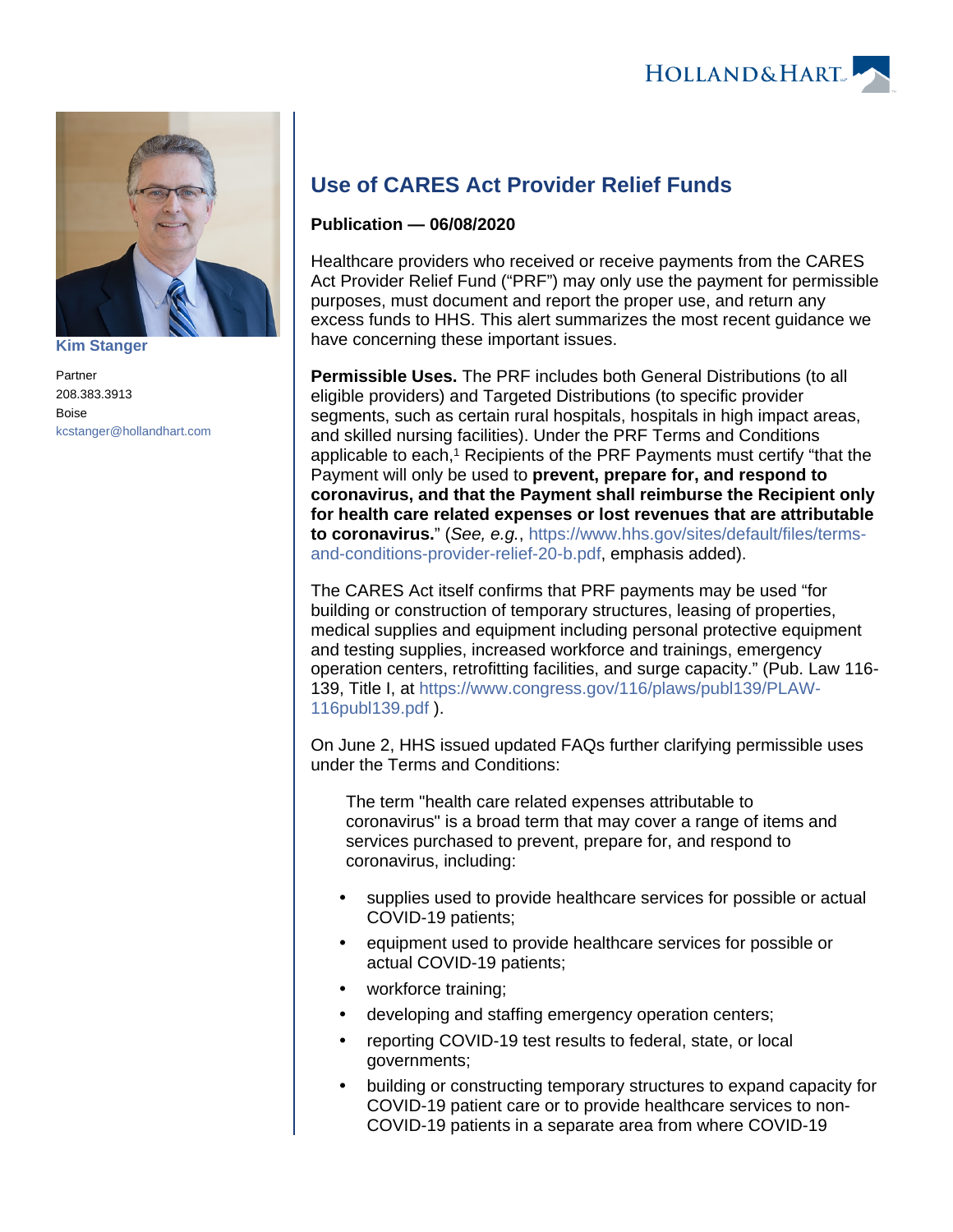

patients are being treated; and

 acquiring additional resources, including facilities, equipment, supplies, healthcare practices, staffing, and technology to expand or preserve care delivery.

Providers may have incurred eligible health care related expenses attributable to coronavirus prior to the date on which they received their payment. Providers can use their Provider Relief Fund payment for such expenses incurred on any date, so long as those expenses were attributable to coronavirus and were used to prevent, prepare for, and respond to coronavirus. HHS expects that it would be highly unusual for providers to have incurred eligible expenses prior to January 1, 2020.

The term "lost revenues that are attributable to coronavirus" means any revenue that you as a healthcare provider lost due to coronavirus. This may include revenue losses associated with fewer outpatient visits, canceled elective procedures or services, or increased uncompensated care. Providers can use Provider Relief Fund payments to cover any cost that the lost revenue otherwise would have covered, so long as that cost prevents, prepares for, or responds to coronavirus. Thus, these costs do not need to be specific to providing care for possible or actual coronavirus patients, but the lost revenue that the Provider Relief Fund payment covers must have been lost due to coronavirus. HHS encourages the use of funds to cover lost revenue so that providers can respond to the coronavirus public health emergency by maintaining healthcare delivery capacity, such as using Provider Relief Fund payments to cover:

- Employee or contractor payroll
- Employee health insurance
- Rent or mortgage payments
- Equipment lease payments
- Electronic health record licensing fees

[\(https://www.hhs.gov/coronavirus/cares-act-provider-relief-](https://www.hhs.gov/coronavirus/cares-act-provider-relief-fund/faqs/index.html)

[fund/faqs/index.html](https://www.hhs.gov/coronavirus/cares-act-provider-relief-fund/faqs/index.html)). Consistent with the foregoing, the webpage for SNF Payments states that SNF Payments "may help nursing homes address critical needs such as labor, scaling up their testing capacity, acquiring personal protective equipment and a range of other expenses directly linked to this pandemic."

[\(https://www.hhs.gov/about/news/2020/05/22/hhs-announces-nearly-4.9](https://www.hhs.gov/about/news/2020/05/22/hhs-announces-nearly-4.9-billion-distribution-to-nursing-facilities-impacted-by-covid19.html) [billion-distribution-to-nursing-facilities-impacted-by-covid19.html](https://www.hhs.gov/about/news/2020/05/22/hhs-announces-nearly-4.9-billion-distribution-to-nursing-facilities-impacted-by-covid19.html)).

**Impermissible Uses.** In addition to non-coronavirus related expenses, the PRF Terms and Conditions prohibit certain specific uses of funds. For example, Recipients must certify that they "will not use the Payment to reimburse expenses or losses that have been reimbursed from other sources or that other sources are obligated to reimburse." [\(https://www.hhs.gov/sites/default/files/terms-and-conditions-provider](https://www.hhs.gov/sites/default/files/terms-and-conditions-provider-relief-30-b.pdf)[relief-30-b.pdf\)](https://www.hhs.gov/sites/default/files/terms-and-conditions-provider-relief-30-b.pdf). In addition, Recipients may not use the funds for certain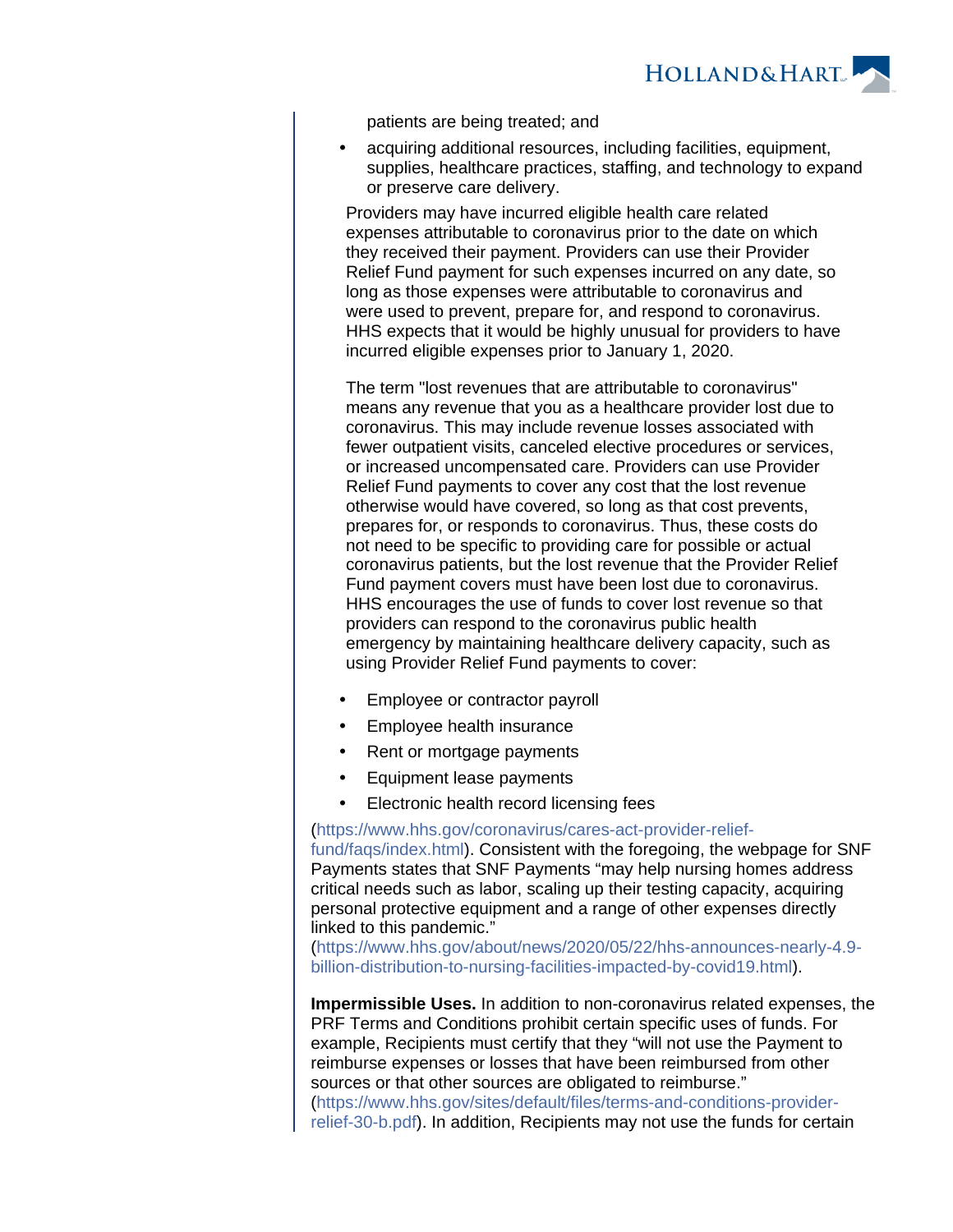

esoteric or political purposes listed in the Terms and Conditions, e.g., to pay the salary of an individual at a rate in excess of Executive Level II (\$197,300); abortions; lobbying; etc. (Id.).

**Reporting.** The PRF Terms and Conditions require PRF Payment Recipients to

submit reports as the Secretary determines are needed to ensure compliance with conditions that are imposed on this Payment, and such reports shall be in such form, with such content, as specified by the Secretary in future program instructions directed to all Recipients.

[\(https://www.hhs.gov/sites/default/files/terms-and-conditions-provider](https://www.hhs.gov/sites/default/files/terms-and-conditions-provider-relief-20-b.pdf)[relief-20-b.pdf\)](https://www.hhs.gov/sites/default/files/terms-and-conditions-provider-relief-20-b.pdf). More specifically, the Terms and Conditions state:

Not later than 10 days after the end of each calendar quarter, any Recipient that is an entity receiving more than \$150,000 total in funds under the Coronavirus Aid, Relief, and Economics Security Act (P.L. 116-136), the Coronavirus Preparedness and Response Supplemental Appropriations Act (P.L. 116-123), the Families First Coronavirus Response Act (P.L. 116-127), or any other Act primarily making appropriations for the coronavirus response and related activities, shall submit to the Secretary and the Pandemic Response Accountability Committee a report. This report shall contain: the total amount of funds received from HHS under one of the foregoing enumerated Acts; the amount of funds received that were expended or obligated for reach project or activity; a detailed list of all projects or activities for which large covered funds were expended or obligated, including: the name and description of the project or activity, and the estimated number of jobs created or retained by the project or activity, where applicable; and detailed information on any level of sub-contracts or subgrants awarded by the covered recipient or its subcontractors or subgrantees, to include the data elements required to comply with the Federal Funding Accountability and Transparency Act of 2006 allowing aggregate reporting on awards below \$50,000 or to individuals, as prescribed by the Director of the Office of Management and Budget.

(Id.). We have not received much additional detail concerning the required reports yet. The most recent PRF FAQs state:

All providers receiving Provider Relief Fund payments will be required to comply with the reporting requirements described in the Terms and Conditions and specified in future directions issued by the Secretary. The specific reporting obligations imposed on providers receiving \$150,000 or more from any Act primarily making appropriations for the coronavirus response and related activities, which is a statutory requirement, begins for the calendar quarter ending June 30. The Secretary may request additional reports prior to that date. HHS will provide guidance in the future about the type of documentation we expect recipients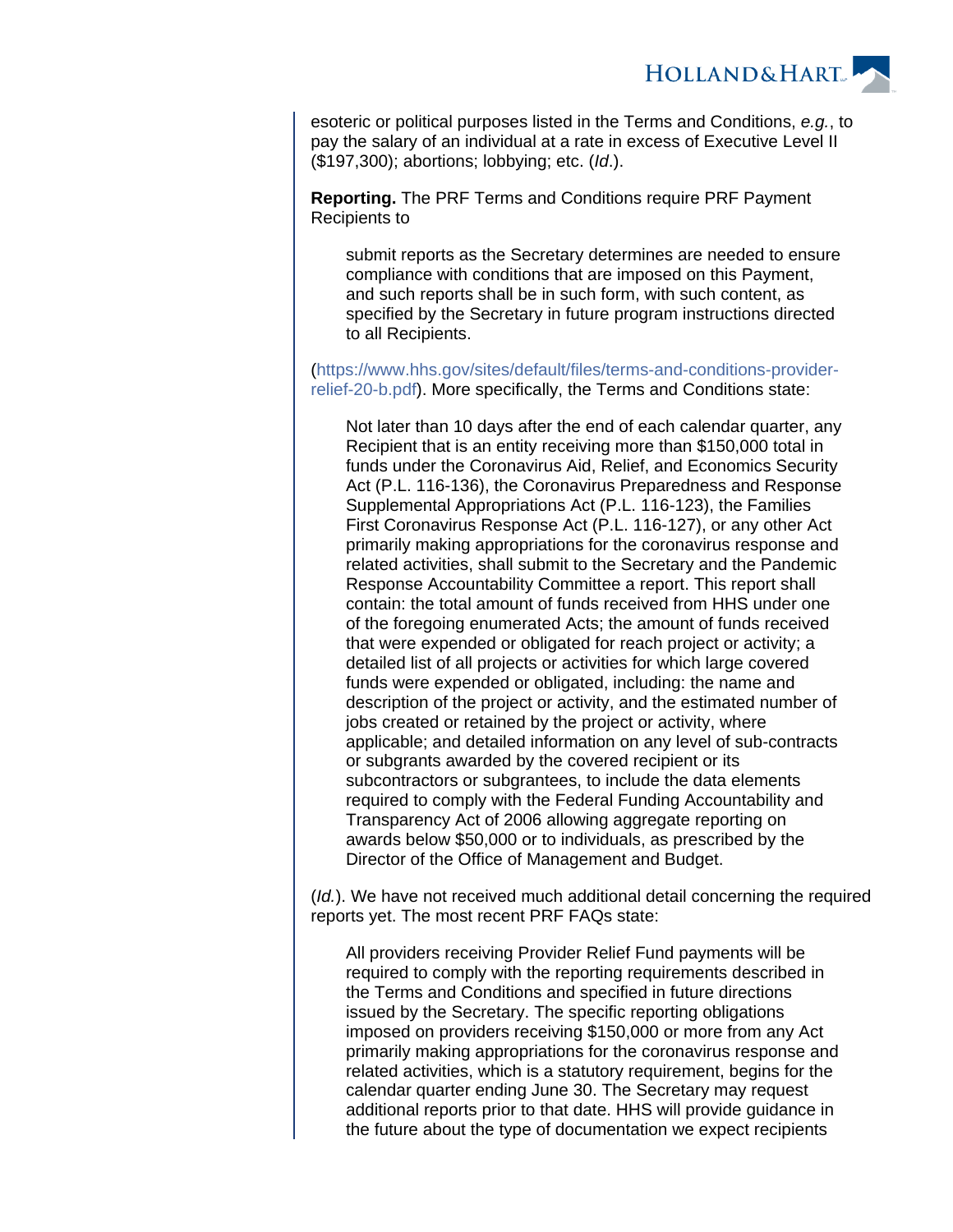

to submit. Additional guidance will be posted at <https://www.hhs.gov/provider-relief/index.html>.

[\(https://www.hhs.gov/sites/default/files/provider-relief-fund-general](https://www.hhs.gov/sites/default/files/provider-relief-fund-general-distribution-faqs.pdf)[distribution-faqs.pdf\)](https://www.hhs.gov/sites/default/files/provider-relief-fund-general-distribution-faqs.pdf).

**Recoupment.** HHS may recoup PRF payments that exceed permissible and documented costs and expenses:

The Provider Relief Fund and the Terms and Conditions require that recipients be able to demonstrate that lost revenues and increased expenses attributable to COVID-19, excluding expenses and losses that have been reimbursed from other sources or that other sources are obligated to reimburse, exceed total payments from the Relief Fund. Generally, HHS does not intend to recoup funds as long as a provider's lost revenue and increased expenses exceed the amount of Provider Relief funding a provider has received. HHS reserves the right to audit Relief Fund recipients in the future to ensure that this requirement is met and collect any Relief Fund amounts that were made in error or exceed lost revenue or increased expenses due to COVID-19. Failure to comply with the Terms and Conditions may be grounds for recoupment.

[\(https://www.hhs.gov/coronavirus/cares-act-provider-relief](https://www.hhs.gov/coronavirus/cares-act-provider-relief-fund/faqs/index.html)[fund/faqs/index.html](https://www.hhs.gov/coronavirus/cares-act-provider-relief-fund/faqs/index.html)). Accordingly, providers should carefully track and document their permissible use of PRF funds and compliance with the remaining Terms and Conditions.

**Stay Tuned.** As PRF participants know, government guidance is evolving as regulators sort through PRF issues. We anticipate further reporting instructions shortly. Providers should continue to monitor HHS's PRF websites and FAQs to ensure timely and continued compliance as new instructions come out: [https://www.hhs.gov/coronavirus/cares-act-provider](https://www.hhs.gov/coronavirus/cares-act-provider-relief-fund/index.html)[relief-fund/index.html](https://www.hhs.gov/coronavirus/cares-act-provider-relief-fund/index.html) and [https://www.hhs.gov/coronavirus/cares-act](https://www.hhs.gov/coronavirus/cares-act-provider-relief-fund/faqs/index.html)[provider-relief-fund/faqs/index.html](https://www.hhs.gov/coronavirus/cares-act-provider-relief-fund/faqs/index.html).

For questions regarding this update, please contact: Kim C. Stanger Holland & Hart, 800 W Main Street, Suite 1750, Boise, ID 83702 phone: 208-383-3913

<sup>1</sup>This alert is limited to PRF payments under the General Distribution, High Impact Relief Fund Payments, Rural Provider Relief Fund Payments, and Skilled Nursing Facility Relief Fund. Other CARES Act programs have different terms and conditions, e.g., Uninsured Relief Fund Payments, RHC Testing Payments, FFCRA Relief Fund Payments. See, e.g., [https://www.hhs.gov/sites/default/files/terms-and-conditions-uninsured](https://www.hhs.gov/sites/default/files/terms-and-conditions-uninsured-relief-fund.pdf)[relief-fund.pdf](https://www.hhs.gov/sites/default/files/terms-and-conditions-uninsured-relief-fund.pdf), [https://www.hhs.gov/sites/default/files/terms-and](https://www.hhs.gov/sites/default/files/terms-and-conditions-rural-testing-relief-fund.pdf)[conditions-rural-testing-relief-fund.pdf;](https://www.hhs.gov/sites/default/files/terms-and-conditions-rural-testing-relief-fund.pdf) and [https://www.hhs.gov/sites/default/files/terms-and-conditions-ffcra-relief-](https://www.hhs.gov/sites/default/files/terms-and-conditions-ffcra-relief-fund.pdf)